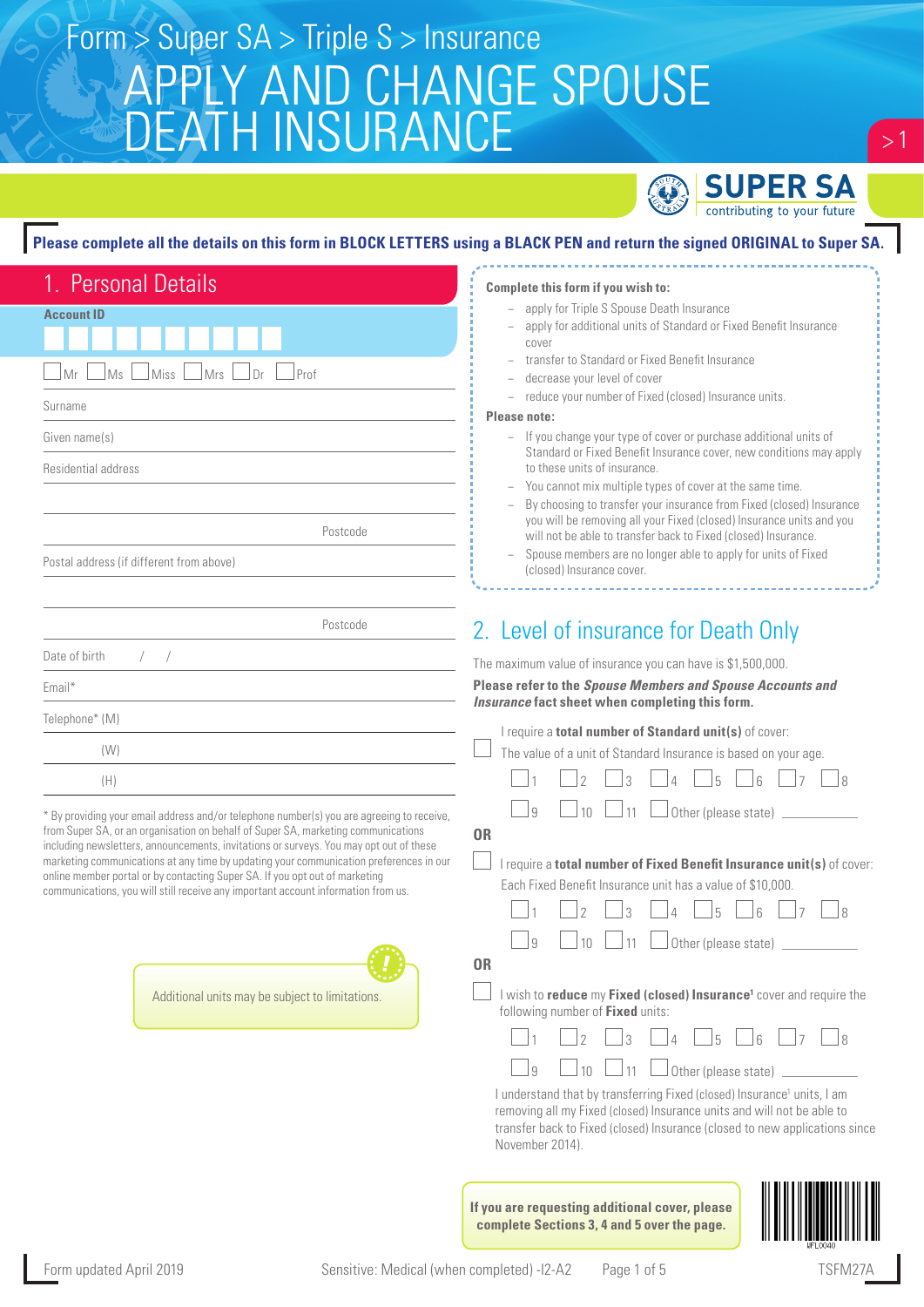## Form > Super SA > Triple S > Insurance APPLY AND CHANGE SPOUSE DEATH INSURANCE



### 3. Personal Statement

If you have elected to buy additional units of Standard or Fixed Benefit Insurance cover, you are required to complete this Personal Statement regarding your health.

If you need more space please attach additional pages.

| 1. | Height:                                                          | cm                                                                                                                                                                                                            | Weight:                                    | kg |                                                                                                                                                                                                                                                                                                                                                                                                                                                                                                                                                                                          |
|----|------------------------------------------------------------------|---------------------------------------------------------------------------------------------------------------------------------------------------------------------------------------------------------------|--------------------------------------------|----|------------------------------------------------------------------------------------------------------------------------------------------------------------------------------------------------------------------------------------------------------------------------------------------------------------------------------------------------------------------------------------------------------------------------------------------------------------------------------------------------------------------------------------------------------------------------------------------|
| 2. | N <sub>0</sub><br>Yes                                            | Are you, or have you been, a smoker or used <sup>1</sup> any sort of tobacco product <sup>2</sup> in the last 5 years?                                                                                        |                                            |    | Please ensure that all the sections of<br>this form have been completed including:                                                                                                                                                                                                                                                                                                                                                                                                                                                                                                       |
| 3. | Yes                                                              | Do you have an illness/medical condition(s) <sup>3</sup> or disability?<br>No (If no, please proceed to question 7)                                                                                           |                                            |    | - your height and weight and<br>- details of your doctor(s).                                                                                                                                                                                                                                                                                                                                                                                                                                                                                                                             |
| 4. |                                                                  | What is the exact nature of the illness/medical condition(s) <sup>3</sup> or disability?<br>If more than one condition, please attach additional information.                                                 |                                            |    | Incomplete sections will cause delays in<br>processing.                                                                                                                                                                                                                                                                                                                                                                                                                                                                                                                                  |
|    |                                                                  |                                                                                                                                                                                                               |                                            |    |                                                                                                                                                                                                                                                                                                                                                                                                                                                                                                                                                                                          |
| 5. |                                                                  | a) When did you first suffer from the above illness/medical condition(s) <sup>3</sup> or disability?                                                                                                          |                                            |    |                                                                                                                                                                                                                                                                                                                                                                                                                                                                                                                                                                                          |
|    |                                                                  |                                                                                                                                                                                                               |                                            |    |                                                                                                                                                                                                                                                                                                                                                                                                                                                                                                                                                                                          |
|    | $\Box$ No<br>$\Box$ Yes<br>$\mathbb{C}$ )<br>$\Box$ No<br>  Yes  | b) Have you had any recurrence or symptoms arising from the illness/medical condition( $s$ ) <sup>3</sup> or disability?<br>Is/are the illness/medical condition(s) <sup>3</sup> or disability getting worse? |                                            |    |                                                                                                                                                                                                                                                                                                                                                                                                                                                                                                                                                                                          |
| 6. | $\overline{\mathsf{N}}$ 0<br>Yes<br>If Yes, please give details: | a) Are you still receiving treatment (including medication) for the illness/medical condition(s) <sup>3</sup> or disability?                                                                                  |                                            |    |                                                                                                                                                                                                                                                                                                                                                                                                                                                                                                                                                                                          |
|    |                                                                  |                                                                                                                                                                                                               |                                            |    |                                                                                                                                                                                                                                                                                                                                                                                                                                                                                                                                                                                          |
|    |                                                                  |                                                                                                                                                                                                               |                                            |    |                                                                                                                                                                                                                                                                                                                                                                                                                                                                                                                                                                                          |
|    |                                                                  |                                                                                                                                                                                                               |                                            |    | <sup>1</sup> Use of tobacco includes smoking, chewing or sucking of a<br>tobacco product or any other activity involving the consumption<br>of a tobacco product.<br><sup>2</sup> A tobacco product means a cigarette, cigar, cigarette or pipe<br>tobacco, tobacco prepared for chewing or sucking, or snuff.<br><sup>3</sup> A 'medical condition' is any disease, injury, disability, disorder,<br>syndrome, infection, behaviour and atypical variations of<br>structure and function that impact on or affect the physical<br>and/or mental condition, and impairs normal function. |
|    | Form updated April 2019                                          |                                                                                                                                                                                                               | Sensitive: Medical (when completed) -I2-A2 |    | TSFM27A<br>Page 2 of 5                                                                                                                                                                                                                                                                                                                                                                                                                                                                                                                                                                   |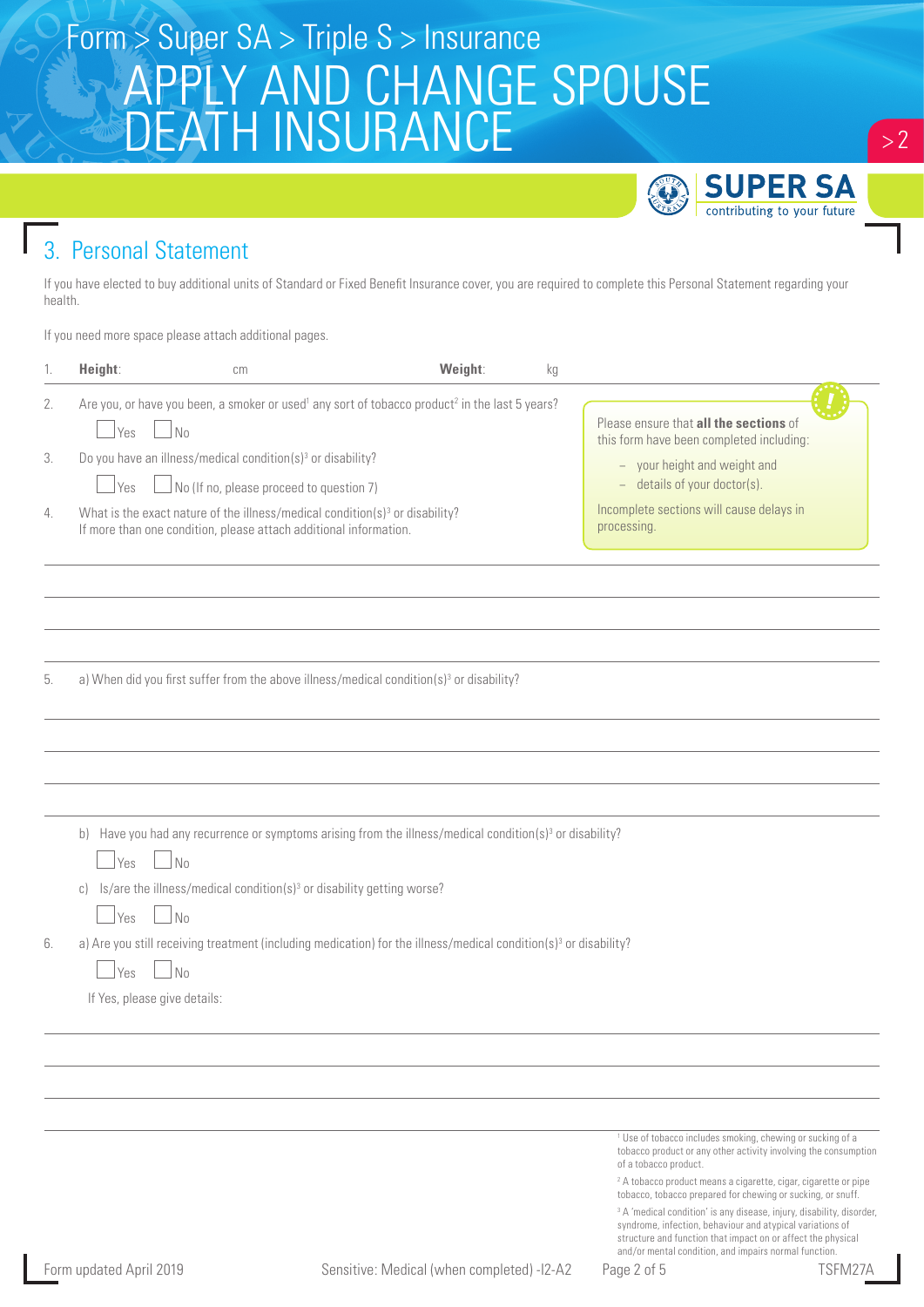# Form > Super SA > Triple S > Insurance APPLY AND CHANGE SPOUSE DEATH INSURANCE

|    |                                                                                                                                                                                                                       | <b>SUPER SA</b><br>Ü<br>contributing to your future                                                                                                        |
|----|-----------------------------------------------------------------------------------------------------------------------------------------------------------------------------------------------------------------------|------------------------------------------------------------------------------------------------------------------------------------------------------------|
|    | b) What was the nature of any treatments?                                                                                                                                                                             |                                                                                                                                                            |
|    |                                                                                                                                                                                                                       |                                                                                                                                                            |
|    |                                                                                                                                                                                                                       |                                                                                                                                                            |
| 7. | a) Have you ever consulted a doctor about some other illness/medical condition(s) <sup>3</sup> or disability which is not an existing medical condition?<br>$\Box$ No<br><u>S</u> Yes<br>If Yes, please give details: |                                                                                                                                                            |
|    |                                                                                                                                                                                                                       |                                                                                                                                                            |
|    | b) What was the exact nature of the illness/medical condition(s) <sup>3</sup> or disability?                                                                                                                          |                                                                                                                                                            |
|    | If more than one condition, please attach additional information.                                                                                                                                                     |                                                                                                                                                            |
|    |                                                                                                                                                                                                                       |                                                                                                                                                            |
|    | c) When did you first suffer from the above illness/medical condition(s) <sup>3</sup> or disability?                                                                                                                  |                                                                                                                                                            |
|    |                                                                                                                                                                                                                       |                                                                                                                                                            |
|    | d) Have you had any recurrence or symptoms arising from the illness/medical condition(s) <sup>3</sup> or disability?                                                                                                  |                                                                                                                                                            |
|    |                                                                                                                                                                                                                       |                                                                                                                                                            |
|    | e) What was the nature of the treatment?                                                                                                                                                                              |                                                                                                                                                            |
|    |                                                                                                                                                                                                                       |                                                                                                                                                            |
|    |                                                                                                                                                                                                                       | <sup>3</sup> A 'medical condition' is any disease, injury,<br>disability, disorder, syndrome, infection,<br>behaviour and atypical variations of structure |

and function that impact on or affect the physical and/or mental condition, and impairs

normal function.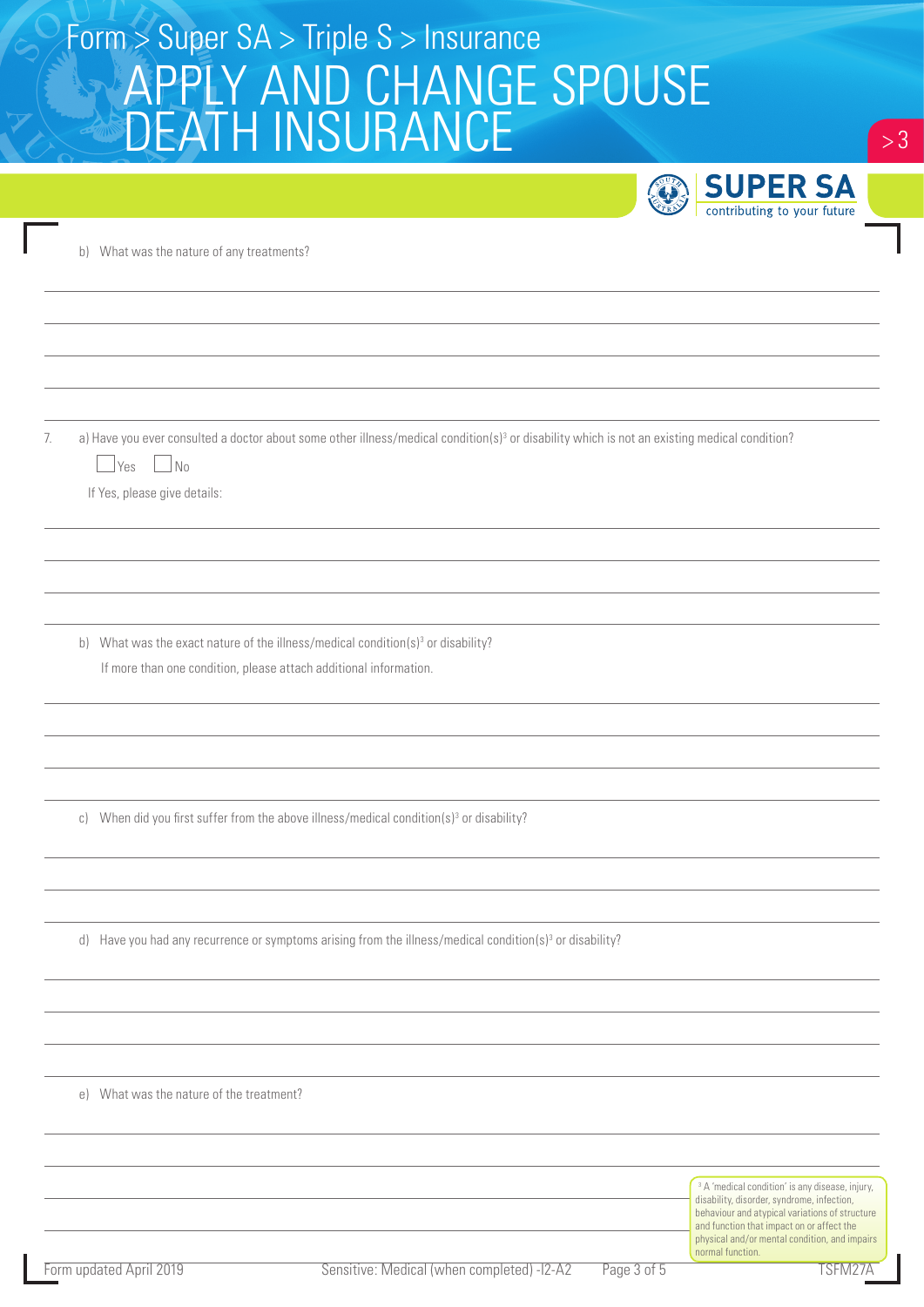| Form $>$ Super SA $>$ Triple S $>$ Insurance |  |
|----------------------------------------------|--|
| APPLY AND CHANGE SPOUSE                      |  |
| DEATH INSURANCE!                             |  |
| <b>CON SUPER SA</b>                          |  |

|                                                                                                                                                                                           | <b>SUPER SA</b>                                                                                                                                                                                                                                                              |
|-------------------------------------------------------------------------------------------------------------------------------------------------------------------------------------------|------------------------------------------------------------------------------------------------------------------------------------------------------------------------------------------------------------------------------------------------------------------------------|
|                                                                                                                                                                                           | contributing to your future                                                                                                                                                                                                                                                  |
| Have you ever had any surgical procedures in relation to any illness/medical condition(s) <sup>3</sup> or disability?<br>8.<br>$\blacksquare$ No<br>  Yes<br>If Yes, please give details: | <sup>3</sup> A 'medical condition' is any disease, injury,<br>disability, disorder, syndrome, infection,<br>behaviour and atypical variations of structure<br>and function that impact on or affect the<br>physical and/or mental condition, and impairs<br>normal function. |
|                                                                                                                                                                                           |                                                                                                                                                                                                                                                                              |
|                                                                                                                                                                                           |                                                                                                                                                                                                                                                                              |
|                                                                                                                                                                                           |                                                                                                                                                                                                                                                                              |
|                                                                                                                                                                                           |                                                                                                                                                                                                                                                                              |
| Do you intend to seek any medical advice or treatment in the next 6 months?<br>9.                                                                                                         |                                                                                                                                                                                                                                                                              |
| Yes □No<br>If Yes, please give details:                                                                                                                                                   |                                                                                                                                                                                                                                                                              |
|                                                                                                                                                                                           |                                                                                                                                                                                                                                                                              |
|                                                                                                                                                                                           |                                                                                                                                                                                                                                                                              |
|                                                                                                                                                                                           |                                                                                                                                                                                                                                                                              |
|                                                                                                                                                                                           |                                                                                                                                                                                                                                                                              |
| 4. Doctor's Details                                                                                                                                                                       |                                                                                                                                                                                                                                                                              |
|                                                                                                                                                                                           |                                                                                                                                                                                                                                                                              |
| Please provide the name(s) of doctor(s) for your most recent consultation.<br>This section must be completed in all cases.<br><b>Doctor's name</b>                                        |                                                                                                                                                                                                                                                                              |

#### **Doctor's name**

Doctor's address

#### **Doctor's name**

Doctor's address

#### **Doctor's name**

Doctor's address